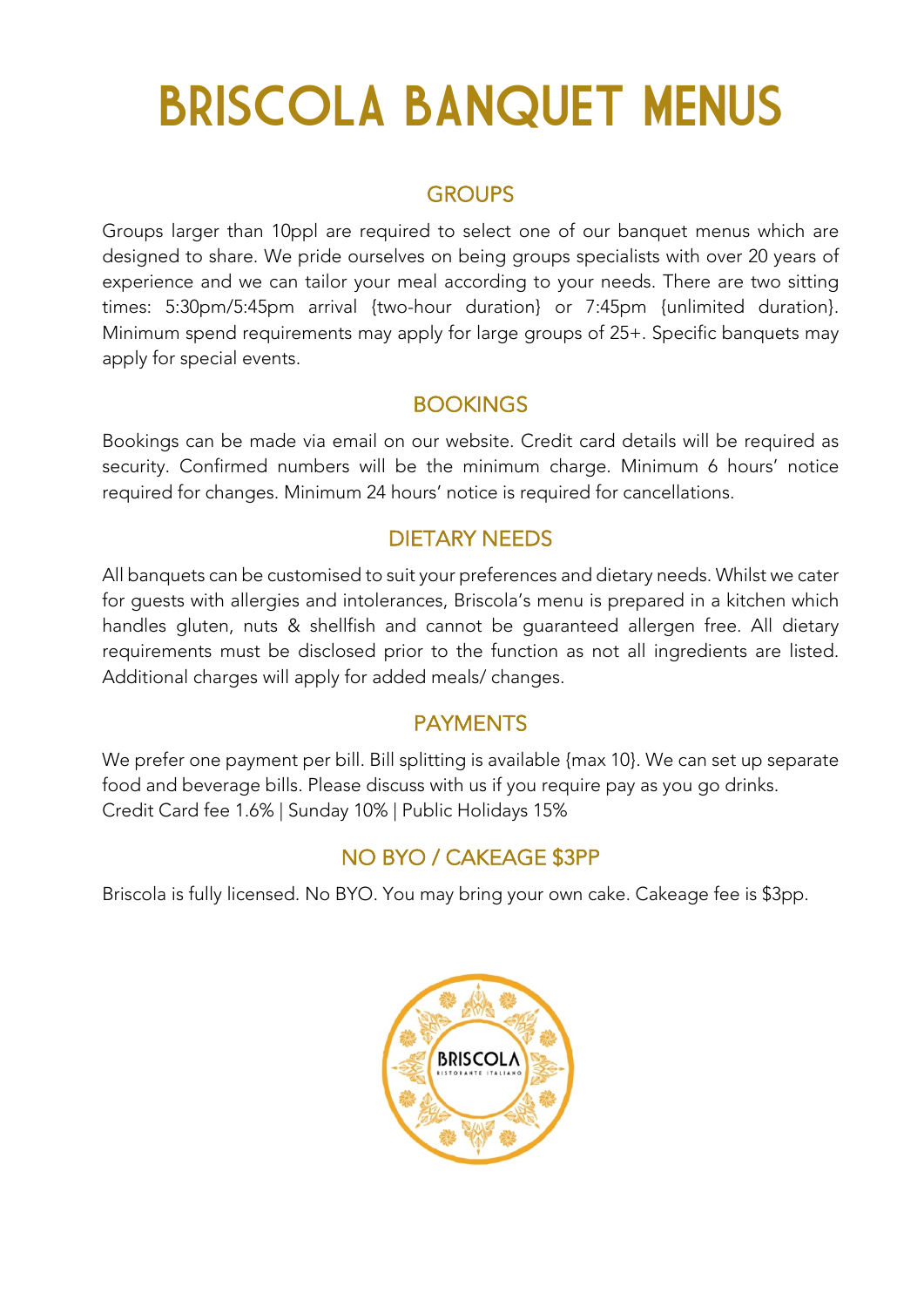### LUNCH BANQUET

```````````````````````````````````````````````````````````````````````````````````````````````````````````````````````````````````````````````````````````````````````````````````````````````````````````````````````````

#### \$33PP

#### LUNCH TUESDAY TO FRIDAY | 25 PERSON LIMIT

STONE BAKED MOZZARELLA & GARLIC PIZZA

PENNE CARBONARA / PANCETTA / GARLIC / EGG YOLK / PARMESAN / PEPPER / CREAM

*{vegetarian/ vegan alternatives available}*

SELECTION OF PIZZAS

ROCKET SALAD / SHAVED PARMESAN / FRESH PEAR / BALSAMIC GLAZE

*// ADD DUO GELATI OR SORBET \$10PP* 

ANY TWO FLAVOURS

*// ADD BOTTOMLESS SAN PELLEGRINO MINERAL WATER - \$2PP*

*// ADD BOTTOMLESS SAN PELLEGRINO MINERAL WATER & COFFEE/ TEA - \$5PP*

*// KIDS UNDER 12 = KID'S MEALS + ICE CREAM - \$20PP*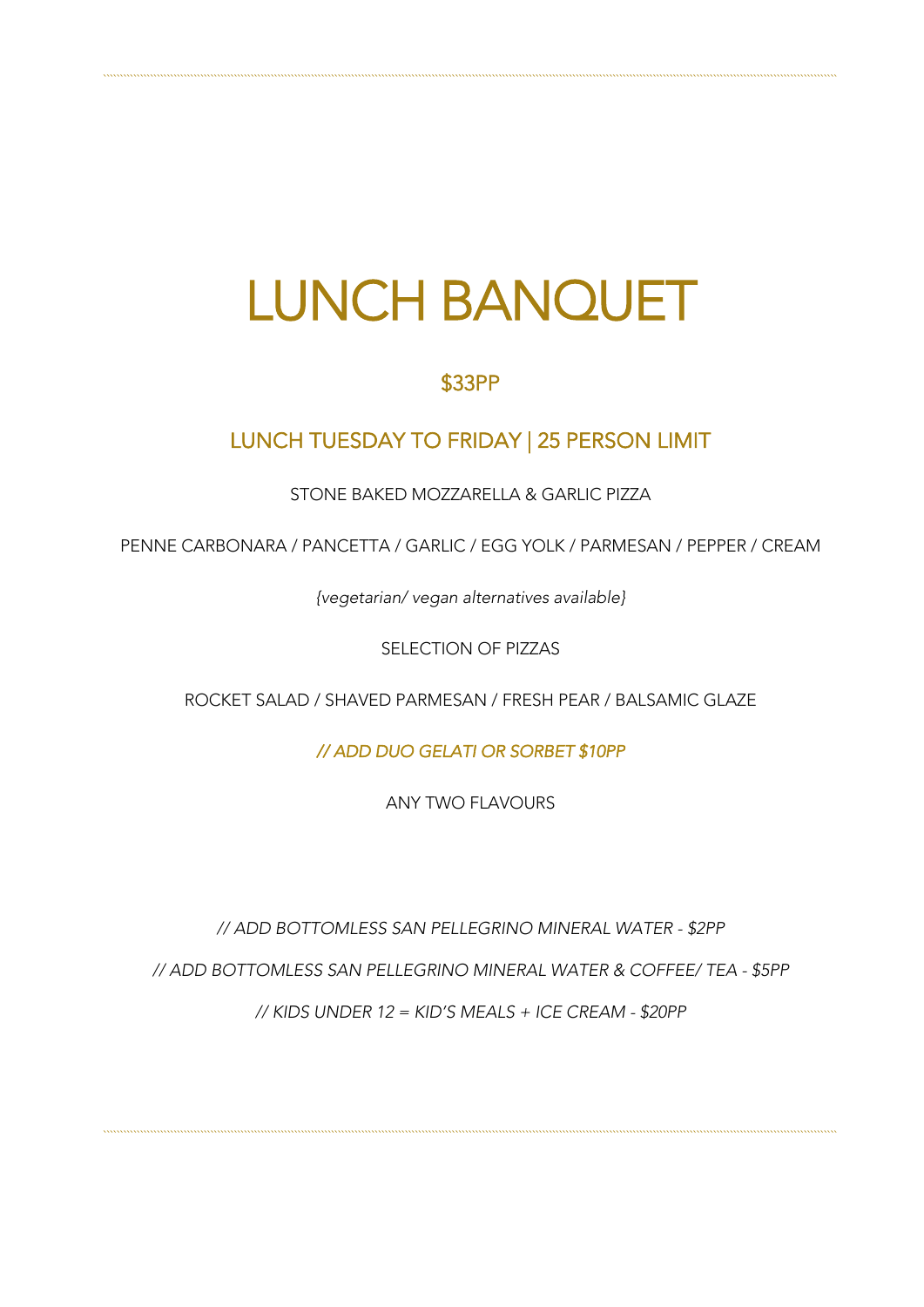# PIZZA & PASTA BANQUET

```````````````````````````````````````````````````````````````````````````````````````````````````````````````````````````````````````````````````````````````````````````````````````````````````````````````````````````

#### **STARTERS**

WARMED OLIVES / TOASTED ALMONDS / EVO OIL

BRUSCHETTA / RICOTTA / HEIRLOOM TOMATO / BASIL / FIG GLAZE

#### PIZZA + SALAD

SELECTION OF PIZZAS

ROCKET SALAD / SHAVED PARMESAN / FRESH PEAR / BALSAMIC GLAZE

#### PASTA

RIGATONI / CHICKEN BREAST / PANCETTA / ROASTED PEPPERS / GARLIC / NAPOLI SUGO

PENNE AI FUNGHI / MUSHROOMS / GARLIC / SPRING ONION / MARSALA / CREAM

#### *// ADD SEAFOOD PASTA \$10PP*

LINGUINE / KING PRAWNS / CHILLI / CHERRY TOMS / BRANDY / MACCHIATO SUGO

#### *// ADD DESSERT COURSE \$12PP*

SELECT ANY DESSERT OR ALCOHOLIC BEVERAGE {VALUED UP TO \$16}

*// ADD BOTTOMLESS SAN PELLEGRINO MINERAL WATER - \$2PP*

*// ADD BOTTOMLESS SAN PELLEGRINO MINERAL WATER & COFFEE/ TEA - \$5PP*

*// KIDS UNDER 12 = KID'S MEALS + ICE CREAM - \$20PP*

```````````````````````````````````````````````````````````````````````````````````````````````````````````````````````````````````````````````````````````````````````````````````````````````````````````````````````````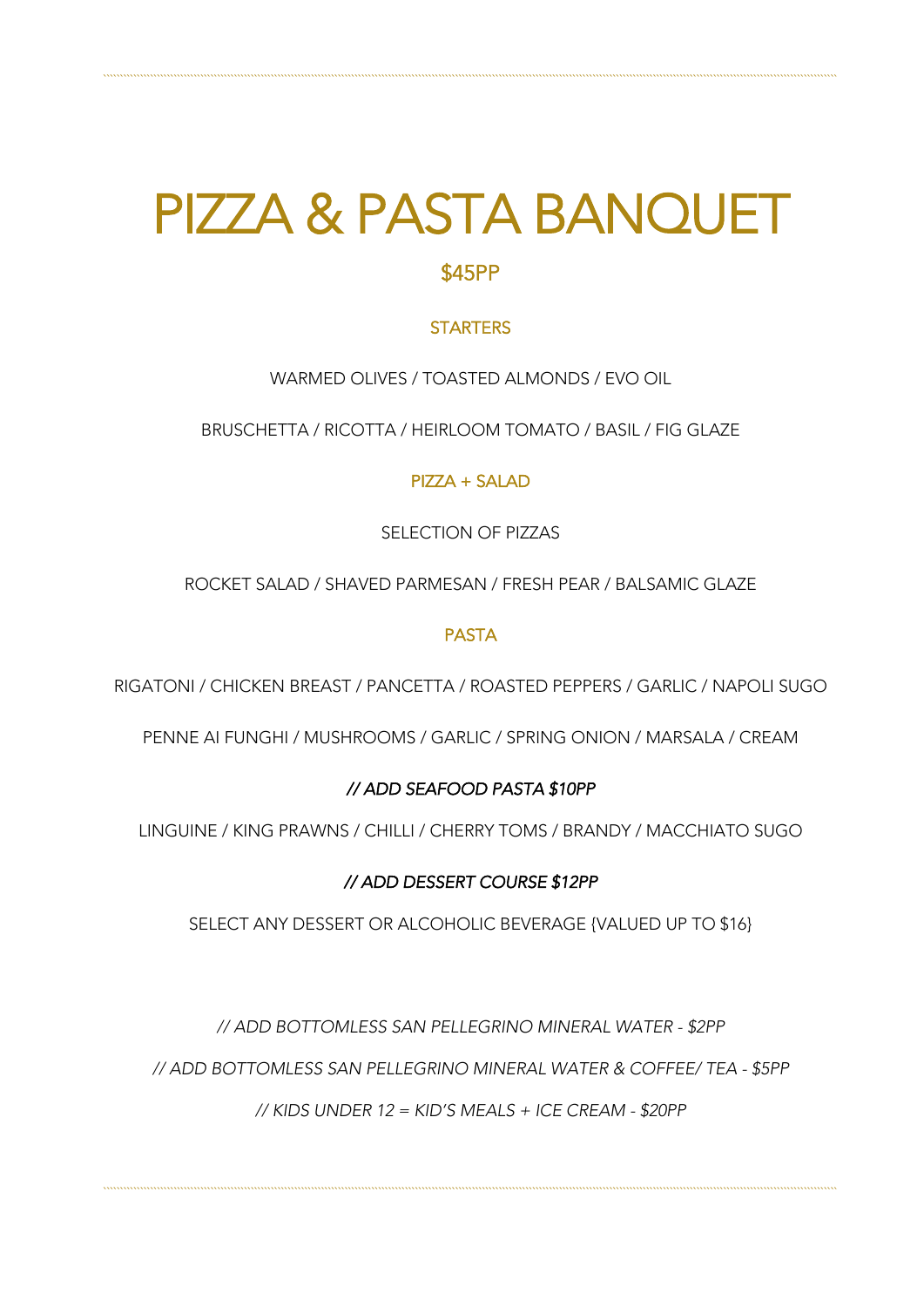### THREE COURSE BANQUET

```````````````````````````````````````````````````````````````````````````````````````````````````````````````````````````````````````````````````````````````````````````````````````````````````````````````````````````

#### \$60PP

#### ANTIPASTO

WARM PANE DI CASA / EVO OIL

ANTIPASTO BOARDS / LOCAL SALUME / PROSCIUTTO / GIARDINIERA / OLIVES

SEA SALT CALAMARETTI / ROCKET / GORGONZOLA MAIONESE

#### PIZZA + SALAD

SELECTION OF PIZZAS

ROCKET SALAD / SHAVED PARMESAN / FRESH PEAR / BALSAMIC GLAZE

#### PASTA + GNOCCHI

RIGATONI / CHICKEN BREAST / PANCETTA / ROASTED PEPPERS / GARLIC / NAPOLI SAUCE

GNOCCHI / MUSHROOMS / BABY SPINACH / GORGONZOLA SAUCE

#### // OR SWAP PASTA COURSE FOR MAINS COURSE

POLLO SALTIMBOCCA / CHICKEN FILLETS / PROSCIUTTO / SAGE / VINO BIANCO

CHAT POTATO / ROAST VEG

#### *// ADD VEAL SCALOPPINE \$5PP*

VEAL BACKSTRAP / MUSHROOM / MARSALA / CREAM

#### *// ADD DESSERT COURSE \$12PP*

SELECT ANY DESSERT OR ALCOHOLIC BEVERAGE {VALUED UP TO \$16}

*// ADD BOTTOMLESS SAN PELLEGRINO MINERAL WATER - \$2PP*

*// ADD BOTTOMLESS SAN PELLEGRINO MINERAL WATER & COFFEE/ TEA - \$5PP*

*// KIDS UNDER 12 = KID'S MEALS + ICE CREAM - \$20PP*

```````````````````````````````````````````````````````````````````````````````````````````````````````````````````````````````````````````````````````````````````````````````````````````````````````````````````````````